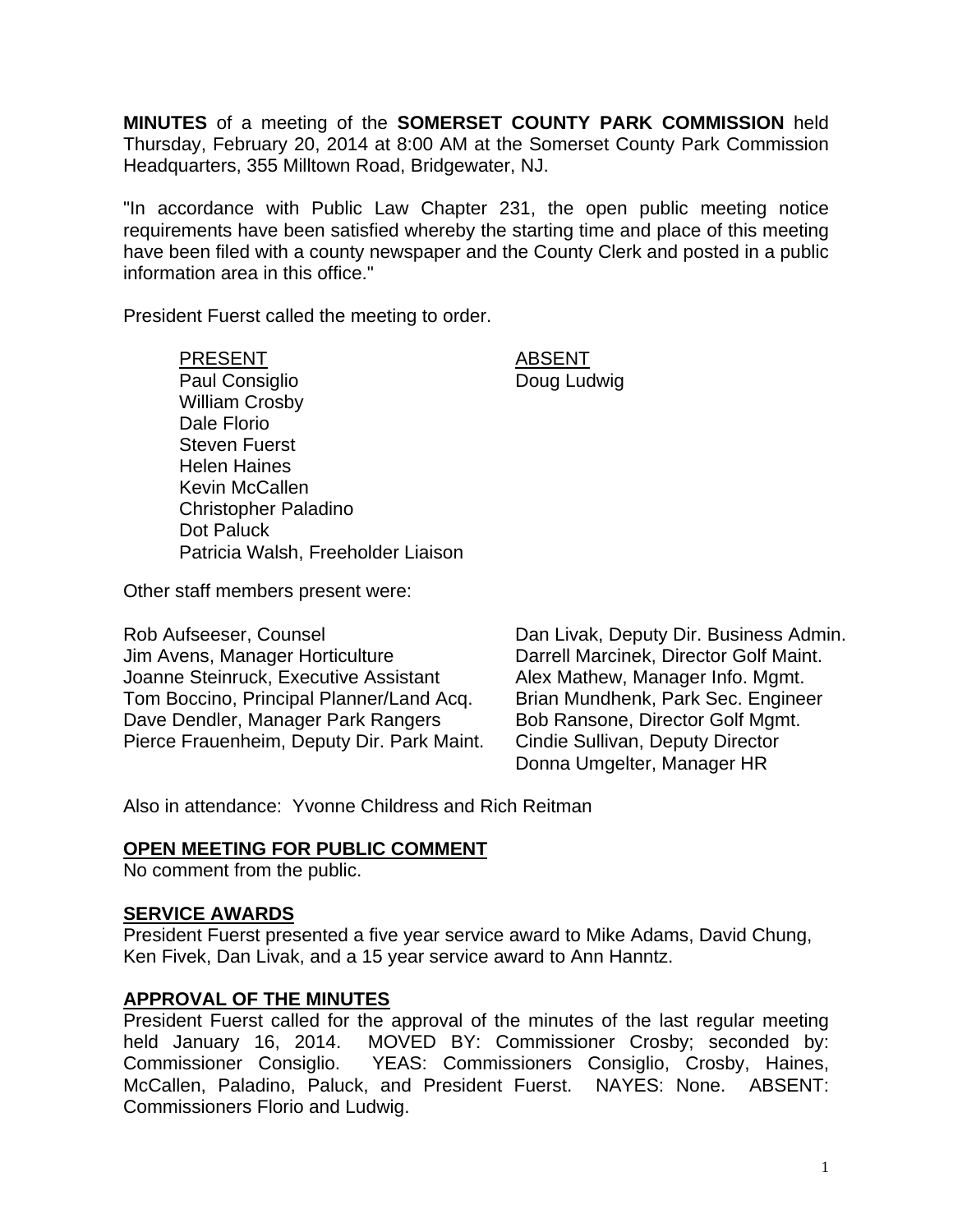# **APPROVAL OF BILLS FOR PAYMENT**

# **Resolution R14-004 - Payment of Claims**

Resolution authorizing payment of bills for \$2,383,004.03 comprising of check numbers 251222-251233, 250956-251100, 251234-251309, 251737-251812, and 252204-252243. MOVED BY: Commissioner Crosby; seconded by: Commissioner Consiglio. YEAS: Commissioners Consiglio, Crosby, Haines, McCallen, Paladino, Paluck, and President Fuerst. NAYES: None. ABSENT: Commissioners Florio and Ludwig.

# **COMMISSIONER CORRESPONDENCE**

- 1. Letter from New Jersey Department of Labor and Workforce Development stating the Order to Comply violations have been abated.
- 2. Legal notice regarding a Certificate of Non-Conformity for property located at 317 East Mountain Road, Hillsborough to recognize the existing property use as a two-family residence as well as the existing two-family structure as a legal preexisting non-conforming use and pre-existing non-conforming structure.

# **CONSENT AGENDA**

# **RESOLUTIONS**

The following resolutions were MOVED BY: Commissioner Consiglio; seconded by: Commissioner Crosby. YEAS: Commissioners Consiglio, Crosby, Haines, McCallen, Paladino, Paluck, and President Fuerst. NAYES: None. ABSENT: Commissioners Florio and Ludwig.

# **Resolution R14-005 – Designation of Petty Cash Custodians for 2014**

Resolution establishes the amounts for petty cash for specific departments.

# **Resolution R14-006 – Designation of Bank Depositories for 2014**

Resolution designates the 2014 bank depositories.

### **Resolution R14-007 – Award of Contract for Audit and Accounting Services for 2013**

Resolution awards a contract to Suplee Clooney for audit and accounting services for 2014.

# **Resolution R14-008 – Award of Contract for Leasing and Maintenance of Golf Cars**

Resolution awards a first year of a two-year extension of contract to Golf Cars, Inc. The cost annually is \$237,840.00.

# **Resolution R14-009 – Award of a First Year of a Two-Year Contract for Golf Course Accessories**

Resolution awards a contract to Fertl-Soil Turf Supply, John Deere Landscapes, and Grass Roots, Inc. The cost is not to exceed \$10,100.00.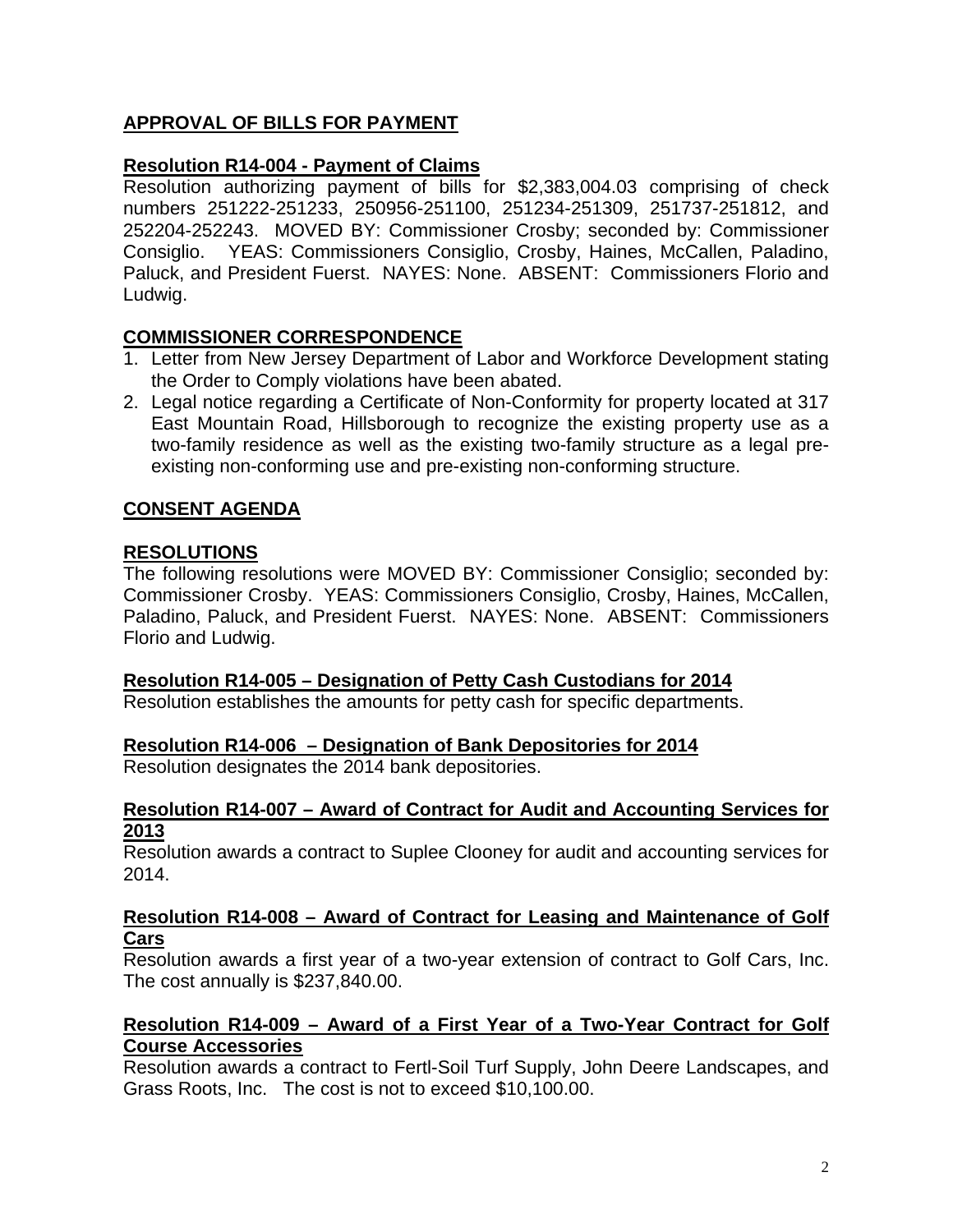# **Resolution R14-010 – Authorizing Morris County Co-Op Purchase of One (1) 2014 Ford F-150 Pick-Up Truck**

Resolution authorizes the purchase from Beyer Ford. The cost is not to exceed \$20,028.00. The vehicle will be used by the Horticulture Department.

# **COMMITTEE REPORTS**

### **FINANCE/BUSINESS ADMINISTRATION**

A report was submitted for the month of January 2014.

President Fuerst reported that a Finance meeting will be held regarding the budget following this meeting.

# **HUMAN RESOURCES**

Commissioner Consiglio, Chair of the Committee, submitted a report for the month of January 2014.

Donna Umgelter, Manager, Human Resources reported that the PEOSH inspector reported that the anonymous employee complaint had no findings to validate the complaint.

# **LEISURE SERVICES**

A report was submitted for the month of January 2014.

Cindie Sullivan, Deputy Director thanked all the Commissioners and Freeholder Walsh for attending the Corporate Sponsorship Appreciation Breakfast. Winter programs have begun and the Annual Report text is completed.

At this point of the meeting Commissioner Florio arrived.

# **GOLF MANAGEMENT**

Commissioner Paluck, Chair of the Committee, submitted a report for the month of January 2014.

Robert Ransone, Director of Golf Management reported that golf revenue is \$150,000.00 less than last year at this time due to the snow.

# **INFORMATION MANAGEMENT**

Commissioner McCallen, Chair of the Committee, submitted a report for the month of January 2014.

Rob Aufseeser, Park Commission counsel advised that he has been working with Verizon and Somerset County Purchasing regarding the bid which is still active. President Fuerst reported that he will work with Park Commission counsel to determine the next course of action.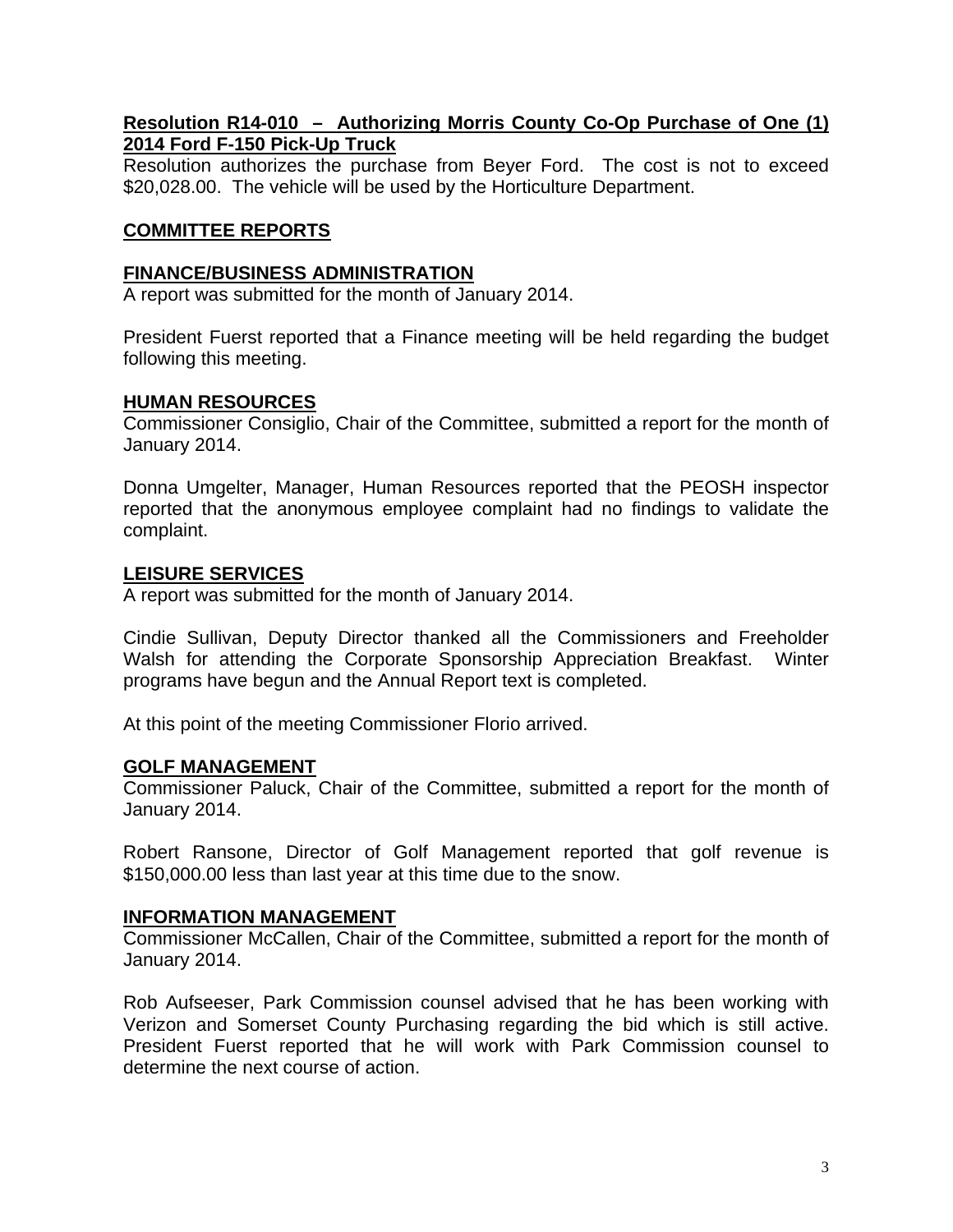# **VISITOR SERVICES**

Commission Crosby, Chair of the Committee, submitted a report for the month of January 2014.

## **PROPERTY MANAGEMENT**

Commissioner Crosby, Chair of the Committee, submitted a report for the month of January 2014.

## **PLANNING AND LAND ACQUISITION**

Commissioner Haines, Chair of the Committee, submitted a report for the month of January 2014.

Tom Boccino, Parks Section Principal Planner, Land Acquisition reported that the Open Space Advisory Committee Annual Report has been distributed.

#### **CAPITAL FACILIITES – CONSTRUCTION and ENGINEERING**

Commissioner Paladino, Chair of the Committee, submitted a report for the month of January 2014.

Brian Mundhenk, Park Section Engineer, reported that some construction has been put on hold due to the snow.

#### **PARK MAINTENANCE & HORTICULTURE**

Commissioner Consiglio, Chair of the Committee submitted a report for the month of January 2014.

Jim Avens, Manager Horticulture reported that Art and Photography Exhibit will be held February 24 to March 14. The exhibit is photographs, paintings, and drawings of Buck Garden.

Pierce Frauenheim, Deputy Director Park Maintenance reported that the last two months of storms has greatly impacted the budget. Certain buildings that do not need to be heated are not having oil deliveries. The repair costs due to the weather are still not known. Employee overtime costs and repair costs to vehicles caused by eight snow storms will be evaluated.

#### **AUDIT COMMITTEE**

No report this month.

#### **FREEHOLDER'S REPORT**

No report this month.

# **OLD BUSINESS**

No old business to report.